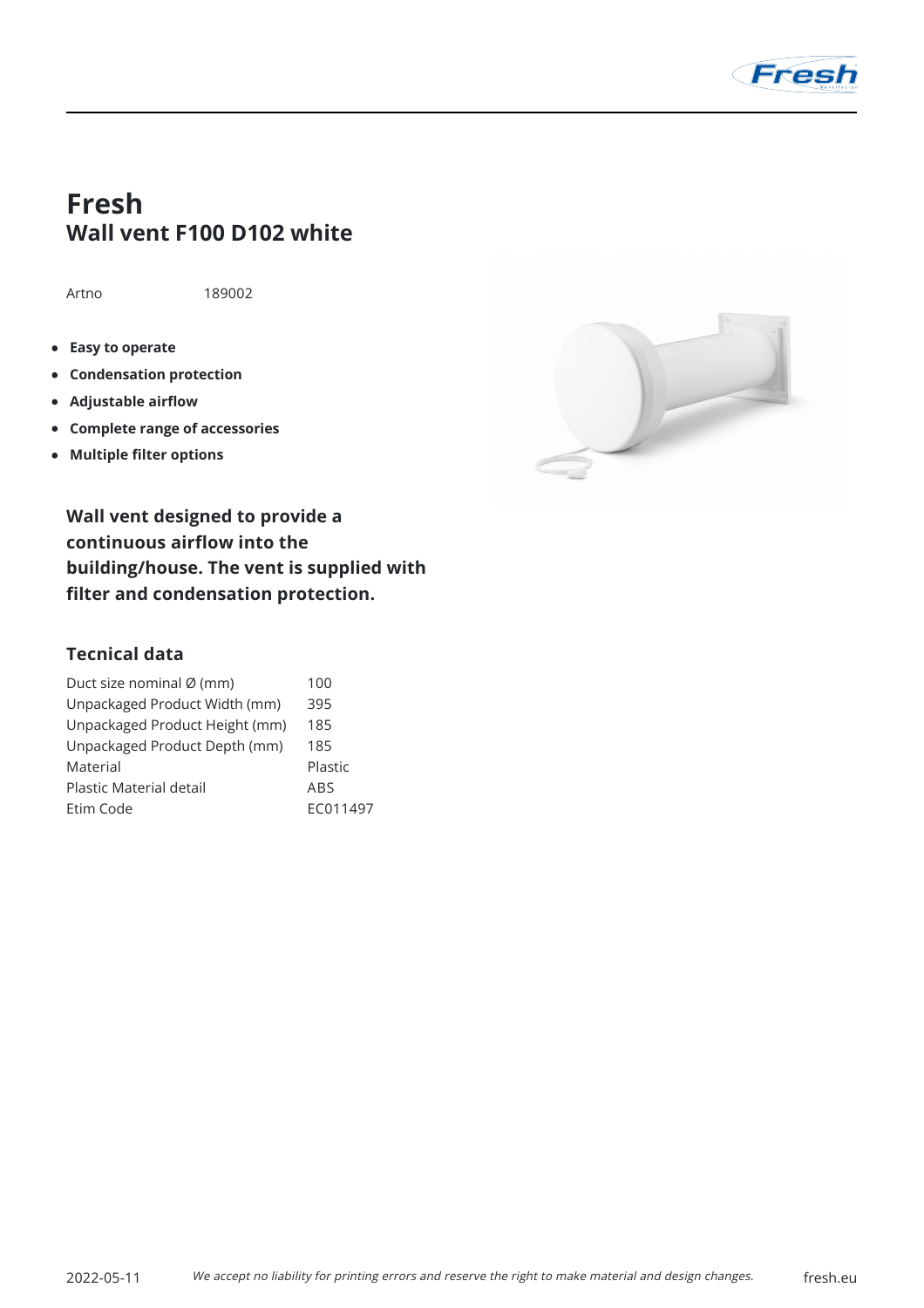

## **Description**

Air supply vent for wall mounting. The vent is capable of providing the room with large quantities of fresh air without causing draughts. A complete set contain internal part, wall pipes and external grille.

The pipes fit telescopically which provides a flexible join. The internal part is provided with a standard filter and condensation protection. The vent can easily be open/closed with the pull cord. Minimum-flow can be set by adjusting the setting screw.

The distribution pattern can be adjusted by using an air deflector (accessory).

The vent has three filter alternatives; Standard filter (dust

& insect filter), Pollen filter and Environmental filter.

A high placing is recommended preferably above a radiator. With this solution the incoming air mixes with the convection flow of warm air, ensuring maximum comfort. When using the vent in rooms with underfloor-heating please complement with an air deflector (ensures a better mix of air and

prevents draught, accessory).

The minimumflow is set by taking off the front cover (from shut position). Insert a small screwdriver into the rim and pull the cover outwards. The vent opening is infinitely variable by adjusting the setting screw.